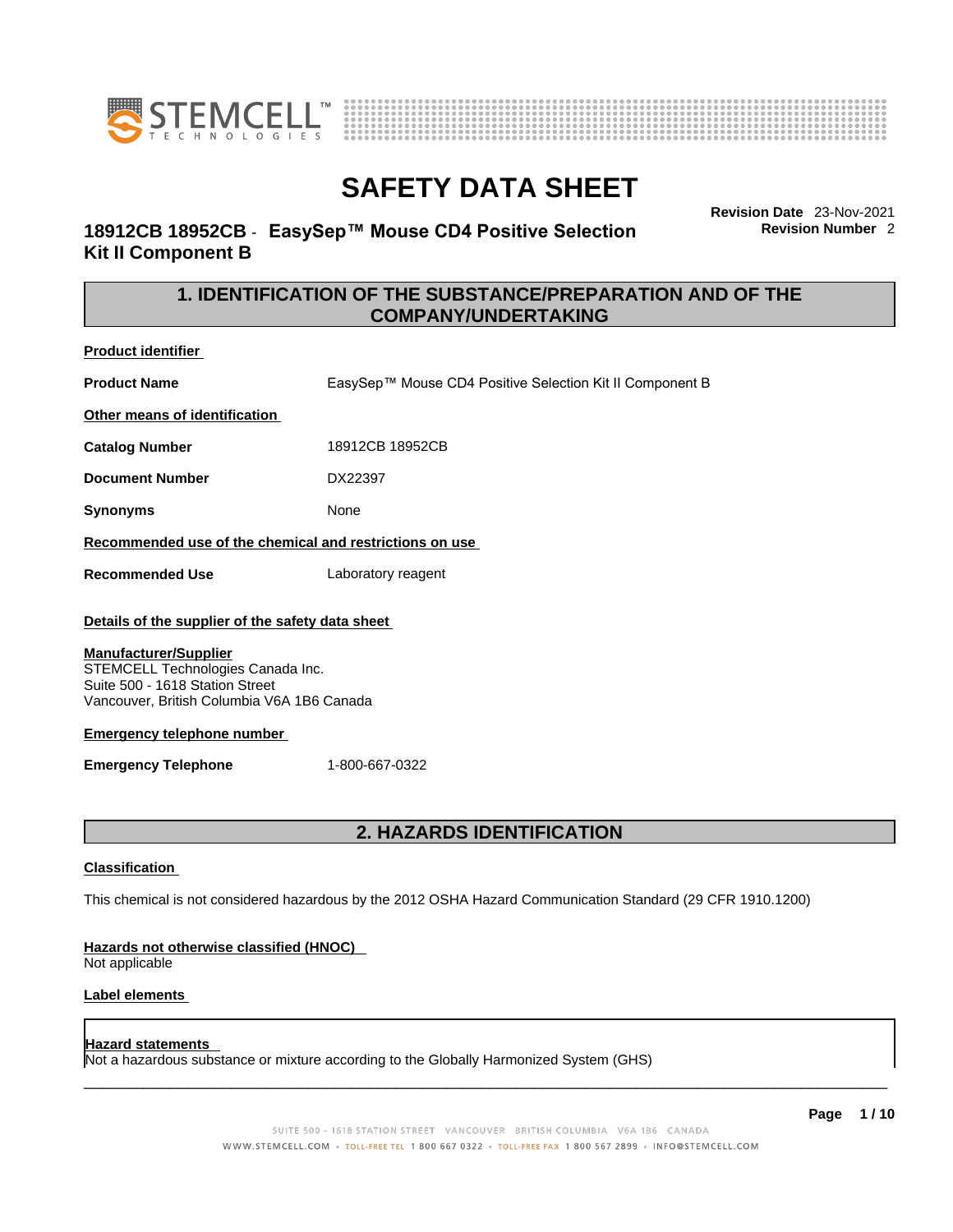



## \_\_\_\_\_\_\_\_\_\_\_\_\_\_\_\_\_\_\_\_\_\_\_\_\_\_\_\_\_\_\_\_\_\_\_\_\_\_\_\_\_\_\_\_\_\_\_\_\_\_\_\_\_\_\_\_\_\_\_\_\_\_\_\_\_\_\_\_\_\_\_\_\_\_\_\_\_\_\_\_\_\_\_\_\_\_\_\_\_\_\_\_\_ **Revision Date** 23-Nov-2021 **18912CB 18952CB** - **EasySep™ Mouse CD4 Positive Selection Kit II Component B**

The product contains no substances which at their given concentration, are considered to be hazardous to health.

**Appearance** Clear **Physical state** Liquid **Odor** No data available

**Revision Number** 2

**Other Information** 

Not applicable

**Unknown acute toxicity** 0 % of the mixture consists of ingredient(s) of unknown toxicity

0 % of the mixture consists of ingredient(s) of unknown acute oral toxicity

0 % of the mixture consists of ingredient(s) of unknown acute dermal toxicity

0 % of the mixture consists of ingredient(s) of unknown acute inhalation toxicity (gas)

0 % of the mixture consists of ingredient(s) of unknown acute inhalation toxicity (vapor)

0 % of the mixture consists of ingredient(s) of unknown acute inhalation toxicity (dust/mist)

## **3. COMPOSITION/INFORMATION ON INGREDIENTS**

#### **Substance**

Not applicable.

## **Mixture**

Not a hazardous substance or mixture according to the Globally Harmonized System (GHS)

\*The exact percentage (concentration) ofcomposition has been withheld as a trade secret.

## **4. FIRST AID MEASURES**

## **Description of first aid measures**

| <b>Inhalation</b>   | Remove to fresh air.                                                                                                    |
|---------------------|-------------------------------------------------------------------------------------------------------------------------|
| Eye contact         | Rinse thoroughly with plenty of water for at least 15 minutes, lifting lower and upper eyelids.<br>Consult a physician. |
| <b>Skin contact</b> | Wash skin with soap and water.                                                                                          |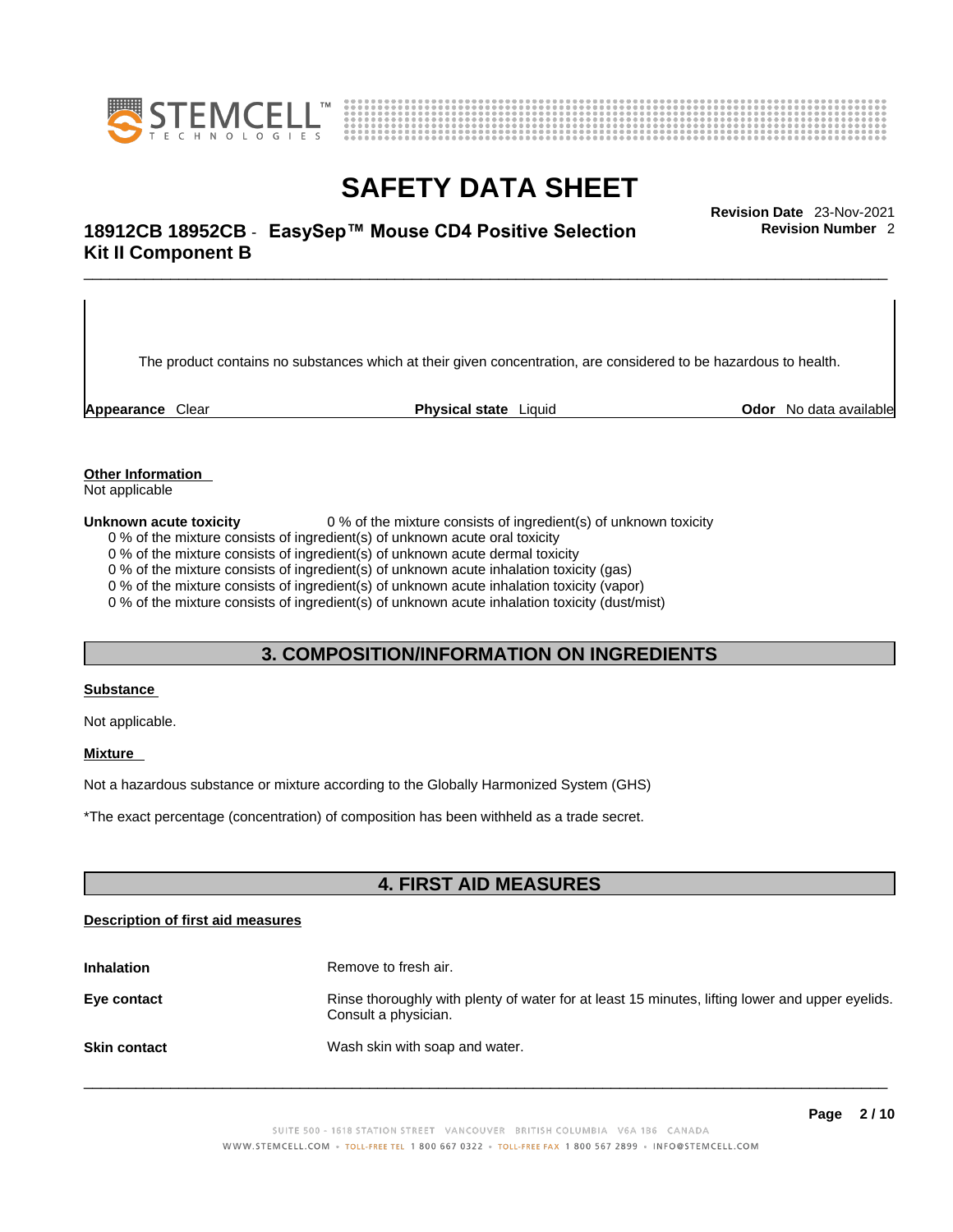



## \_\_\_\_\_\_\_\_\_\_\_\_\_\_\_\_\_\_\_\_\_\_\_\_\_\_\_\_\_\_\_\_\_\_\_\_\_\_\_\_\_\_\_\_\_\_\_\_\_\_\_\_\_\_\_\_\_\_\_\_\_\_\_\_\_\_\_\_\_\_\_\_\_\_\_\_\_\_\_\_\_\_\_\_\_\_\_\_\_\_\_\_\_ **Revision Date** 23-Nov-2021 **18912CB 18952CB** - **EasySep™ Mouse CD4 Positive Selection Kit II Component B**

**Revision Number** 2

| Ingestion                                                                                                 | Clean mouth with water and drink afterwards plenty of water.                                                                          |  |
|-----------------------------------------------------------------------------------------------------------|---------------------------------------------------------------------------------------------------------------------------------------|--|
| Most important symptoms and effects, both acute and delayed                                               |                                                                                                                                       |  |
| <b>Symptoms</b>                                                                                           | No information available.                                                                                                             |  |
| Indication of any immediate medical attention and special treatment needed                                |                                                                                                                                       |  |
| <b>Note to physicians</b>                                                                                 | Treat symptomatically.                                                                                                                |  |
|                                                                                                           | <b>5. FIRE-FIGHTING MEASURES</b>                                                                                                      |  |
| <b>Suitable Extinguishing Media</b>                                                                       | Use extinguishing measures that are appropriate to local circumstances and the<br>surrounding environment.                            |  |
| Unsuitable extinguishing media                                                                            | CAUTION: Use of water spray when fighting fire may be inefficient.                                                                    |  |
| Specific hazards arising from the<br>chemical                                                             | No information available.                                                                                                             |  |
| <b>Explosion data</b><br>Sensitivity to Mechanical Impact None.<br><b>Sensitivity to Static Discharge</b> | None.                                                                                                                                 |  |
| Special protective equipment for<br>fire-fighters                                                         | Firefighters should wear self-contained breathing apparatus and full firefighting turnout<br>gear. Use personal protection equipment. |  |
|                                                                                                           | <b>6. ACCIDENTAL RELEASE MEASURES</b>                                                                                                 |  |
|                                                                                                           | Personal precautions, protective equipment and emergency procedures                                                                   |  |
| <b>Personal precautions</b>                                                                               | Ensure adequate ventilation.                                                                                                          |  |
| <b>Environmental precautions</b>                                                                          |                                                                                                                                       |  |

**Environmental precautions** See Section 12 for additional Ecological Information.

## **Methods and material for containment and cleaning up**

**Methods for containment** Prevent further leakage or spillage if safe to do so.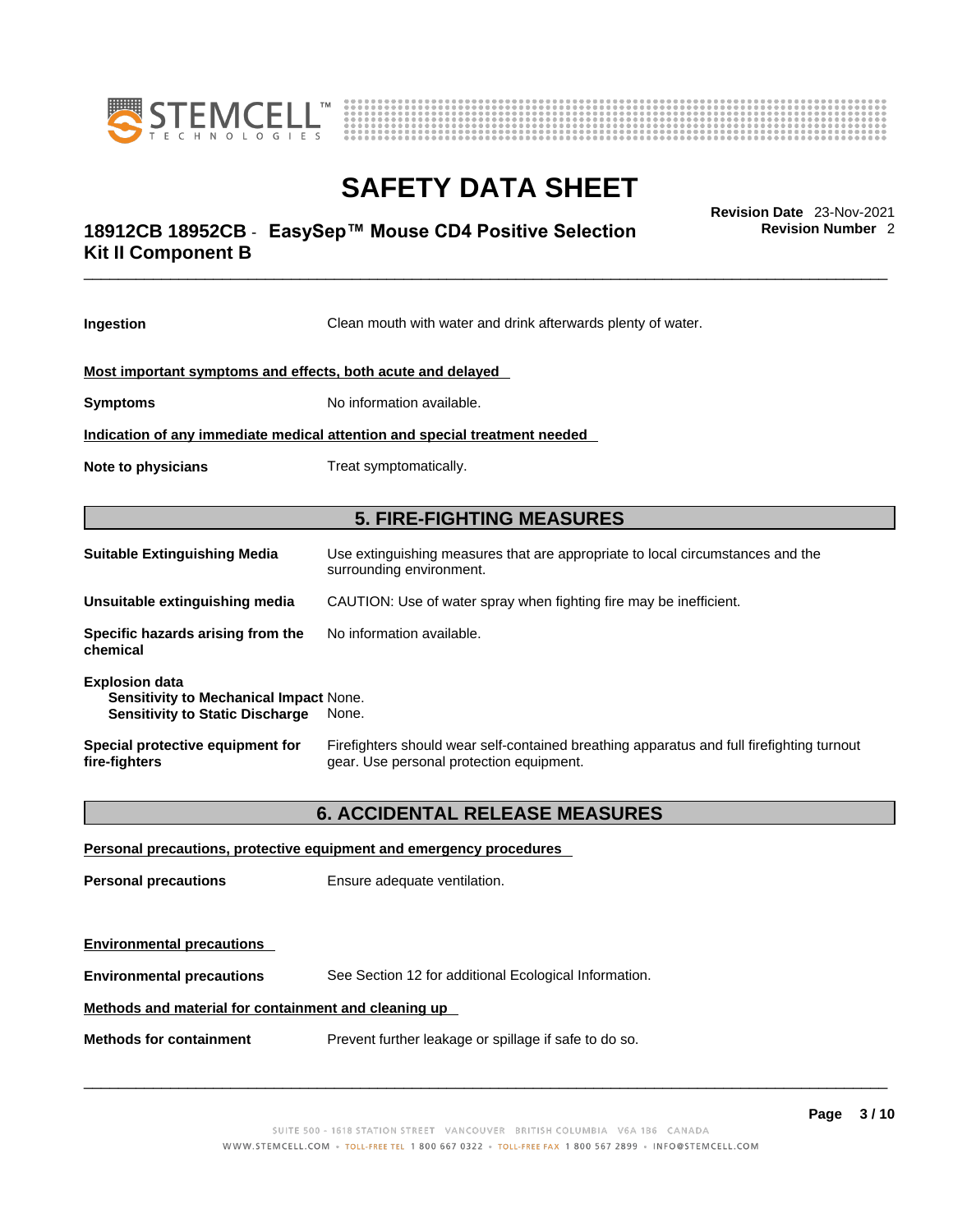



## \_\_\_\_\_\_\_\_\_\_\_\_\_\_\_\_\_\_\_\_\_\_\_\_\_\_\_\_\_\_\_\_\_\_\_\_\_\_\_\_\_\_\_\_\_\_\_\_\_\_\_\_\_\_\_\_\_\_\_\_\_\_\_\_\_\_\_\_\_\_\_\_\_\_\_\_\_\_\_\_\_\_\_\_\_\_\_\_\_\_\_\_\_ **Revision Date** 23-Nov-2021 **18912CB 18952CB** - **EasySep™ Mouse CD4 Positive Selection Kit II Component B**

**Revision Number** 2

| Methods for cleaning up         | Pick up and transfer to properly labeled containers.                                 |
|---------------------------------|--------------------------------------------------------------------------------------|
| Prevention of secondary hazards | Clean contaminated objects and areas thoroughly observing environmental regulations. |

## **7. HANDLING AND STORAGE**

| Advice on safe handling   | Handle in accordance with good industrial hygiene and safety practice.              |  |
|---------------------------|-------------------------------------------------------------------------------------|--|
|                           | Conditions for safe storage, including any incompatibilities                        |  |
| <b>Storage Conditions</b> | Store in accordance with information listed on the Product Information Sheet (PIS). |  |

## **8. EXPOSURE CONTROLS/PERSONAL PROTECTION**

## **Control parameters**

**Precautions for safe handling**

**Exposure Limits** This product, as supplied, does not contain any hazardous materials with occupational exposure limits established by the region specific regulatory bodies.

## **Appropriate engineering controls**

| Showers              |
|----------------------|
| Eyewash stations     |
| Ventilation systems. |
|                      |

**Individual protection measures, such as personal protective equipment Eye/face protection** No special protective equipment required. **Skin and body protection** No special protective equipment required. **Respiratory protection** No protective equipment is needed under normal use conditions. If exposure limits are exceeded or irritation is experienced, ventilation and evacuation may be required. **General hygiene considerations** Handle in accordance with good industrial hygiene and safety practice.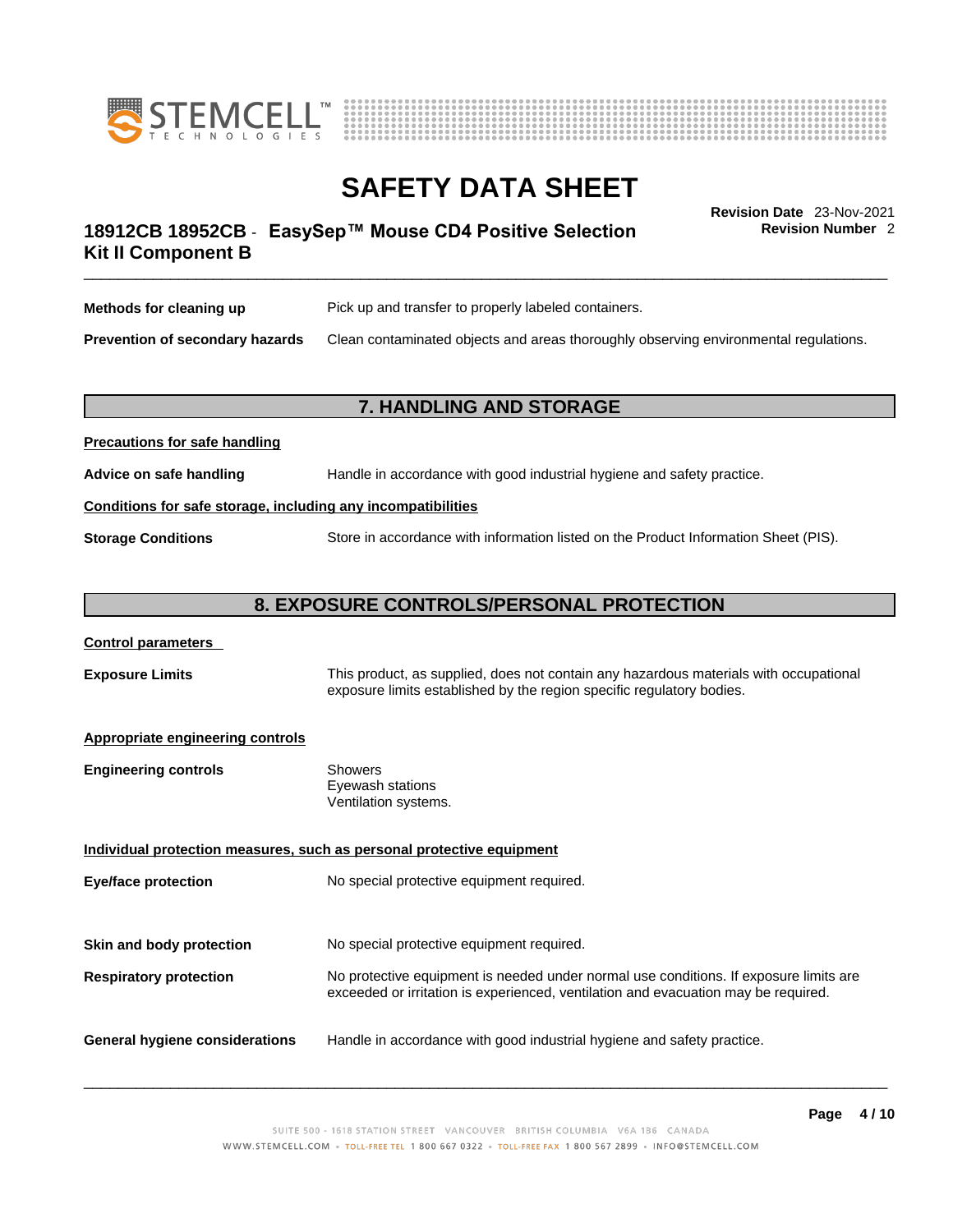



**9. PHYSICAL AND CHEMICAL PROPERTIES** 

## \_\_\_\_\_\_\_\_\_\_\_\_\_\_\_\_\_\_\_\_\_\_\_\_\_\_\_\_\_\_\_\_\_\_\_\_\_\_\_\_\_\_\_\_\_\_\_\_\_\_\_\_\_\_\_\_\_\_\_\_\_\_\_\_\_\_\_\_\_\_\_\_\_\_\_\_\_\_\_\_\_\_\_\_\_\_\_\_\_\_\_\_\_ **Revision Date** 23-Nov-2021 **18912CB 18952CB** - **EasySep™ Mouse CD4 Positive Selection Kit II Component B**

**Revision Number** 2

## **Information on basic physical and chemical properties Physical state** Liquid **Appearance** Clear<br> **Color** No int **Color Color Color Color Color Color Color No** data available **Odor Odor Constanting Codor Constanting Codor Codor Codor Codor Codor Codor Codor Codor Codor Codor Codor Codor Codor Codor Codor Codor Codor Codor Codor Codor Codor Codor Codor No data available Explosive properties** No data available **Oxidizing properties** No information available **Other Information Softening point** No information available **Molecular weight** No information available **Molecular formula** No information available<br>**VOC Content (%)** No information available **VOC Content (%) Liquid Density** No information available **Bulk density No information available 10. STABILITY AND REACTIVITY Reactivity No information available. Chemical stability** Stable under recommended transport or storage conditions. **Property CONSCRUTE IN THE VALUES REMARKS • Method pH** No data available None known **Melting point / freezing point Boiling point / boiling range Modata available None known None known Flash point Communist Communist Communist Communist Communist Communist Communist Communist Communist Communist Communist Communist Communist Communist Communist Communist Communist Communist Communist Communist Communi Evaporation rate Reserve ACC** No data available **None known** None known **Flammability (solid, gas)** No data available None known **Flammability Limit in Air** None known **Upper flammability limit:** No data available **Lower flammability limit:** No data available **Vapor pressure No data available None known Vapor density No data available None known Relative density No data available None known** None known **Water solubility No data available** Mome known<br> **Solubility in other solvents** No data available **None known**<br>
None known **Solubility in other solvents** No data available **None known**<br> **Partition coefficient** No data available None known **Partition coefficient**<br>**Autoignition temperature** No data available **Autoignition temperature** No data available None known<br> **Decomposition temperature** No data available None known **Decomposition temperature** No data available None known<br> **Kinematic viscosity** No data available None known **Kinematic viscosity** No data available<br> **Dynamic viscosity** No data available **Dynamic viscosity**  $\_$  ,  $\_$  ,  $\_$  ,  $\_$  ,  $\_$  ,  $\_$  ,  $\_$  ,  $\_$  ,  $\_$  ,  $\_$  ,  $\_$  ,  $\_$  ,  $\_$  ,  $\_$  ,  $\_$  ,  $\_$  ,  $\_$  ,  $\_$  ,  $\_$  ,  $\_$  ,  $\_$  ,  $\_$  ,  $\_$  ,  $\_$  ,  $\_$  ,  $\_$  ,  $\_$  ,  $\_$  ,  $\_$  ,  $\_$  ,  $\_$  ,  $\_$  ,  $\_$  ,  $\_$  ,  $\_$  ,  $\_$  ,  $\_$  , None known

SUITE 500 - 1618 STATION STREET VANCOUVER BRITISH COLUMBIA V6A 1B6 CANADA WWW.STEMCELL.COM • TOLL-FREE TEL 1800 667 0322 • TOLL-FREE FAX 1800 567 2899 • INFO@STEMCELL.COM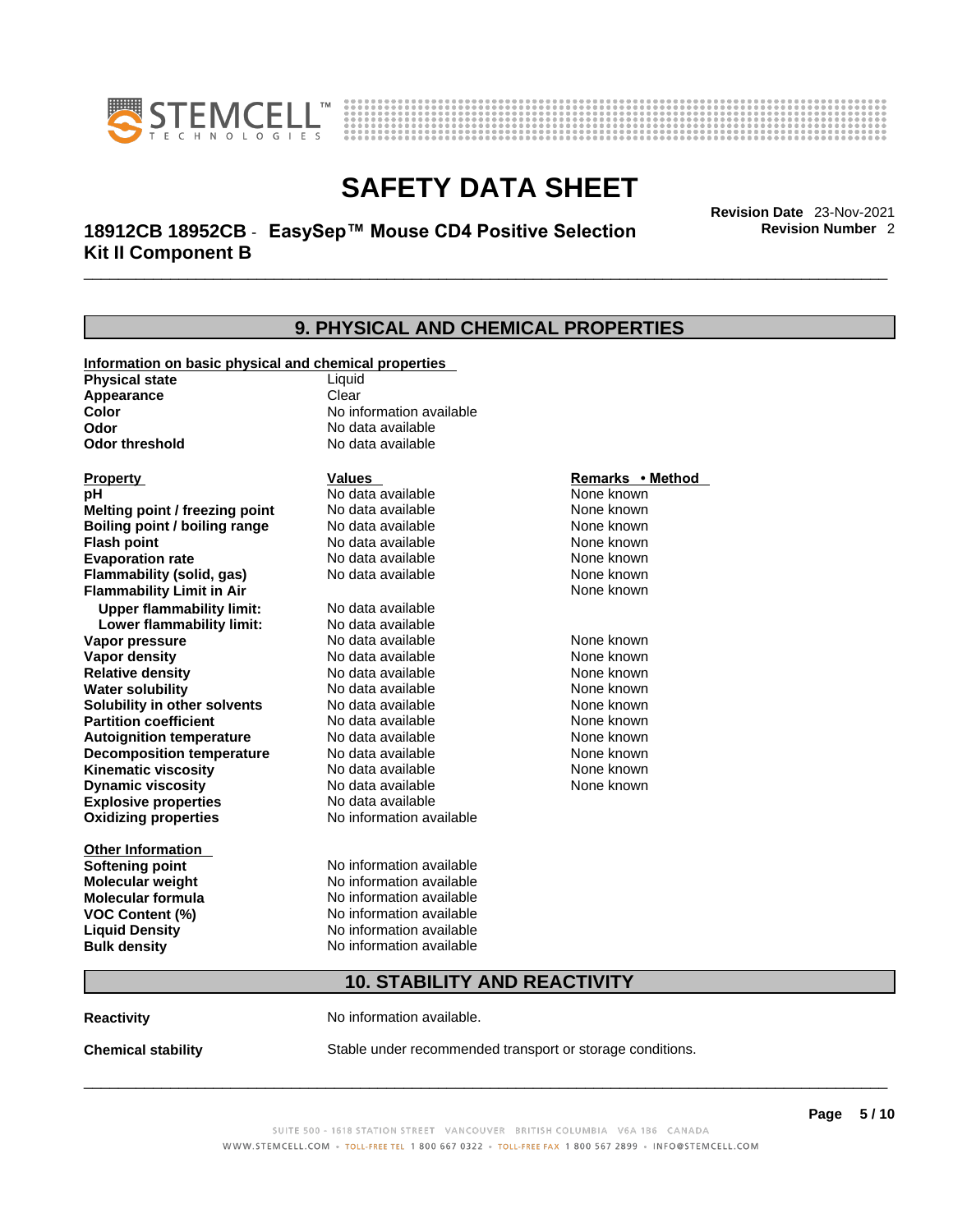



## \_\_\_\_\_\_\_\_\_\_\_\_\_\_\_\_\_\_\_\_\_\_\_\_\_\_\_\_\_\_\_\_\_\_\_\_\_\_\_\_\_\_\_\_\_\_\_\_\_\_\_\_\_\_\_\_\_\_\_\_\_\_\_\_\_\_\_\_\_\_\_\_\_\_\_\_\_\_\_\_\_\_\_\_\_\_\_\_\_\_\_\_\_ **Revision Date** 23-Nov-2021 **18912CB 18952CB** - **EasySep™ Mouse CD4 Positive Selection Kit II Component B**

**Revision Number** 2

| <b>Possibility of hazardous reactions</b> None under normal processing. |                                           |
|-------------------------------------------------------------------------|-------------------------------------------|
| <b>Conditions to avoid</b>                                              | None known based on information supplied. |
| Incompatible materials                                                  | None known based on information supplied. |

**Hazardous decomposition products** None known based on information supplied.

## **11. TOXICOLOGICAL INFORMATION**

## **Information on likely routes of exposure**

## **Product Information**

| <b>Inhalation</b>                                                            | Specific test data for the substance or mixture is not available. |  |
|------------------------------------------------------------------------------|-------------------------------------------------------------------|--|
| Eye contact                                                                  | Specific test data for the substance or mixture is not available. |  |
| <b>Skin contact</b>                                                          | Specific test data for the substance or mixture is not available. |  |
| <b>Ingestion</b>                                                             | Specific test data for the substance or mixture is not available. |  |
| Symptoms related to the physical, chemical and toxicological characteristics |                                                                   |  |

**Symptoms** No information available.

**Numerical measures of toxicity**

**Acute toxicity**

**Unknown acute toxicity** 0 % of the mixture consists of ingredient(s) of unknown toxicity

0 % of the mixture consists of ingredient(s) of unknown acute oral toxicity

0 % of the mixture consists of ingredient(s) of unknown acute dermal toxicity

0 % of the mixture consists of ingredient(s) of unknown acute inhalation toxicity (gas)

0 % of the mixture consists of ingredient(s) of unknown acute inhalation toxicity (vapor)

0 % of the mixture consists of ingredient(s) of unknown acute inhalation toxicity (dust/mist) Product Information

#### **Delayed and immediate effects as well as chronic effects from short and long-term exposure**

| <b>Skin corrosion/irritation</b> | mation available.<br>Nο<br>. Inform |
|----------------------------------|-------------------------------------|
| Produc<br>⊆iniormation           |                                     |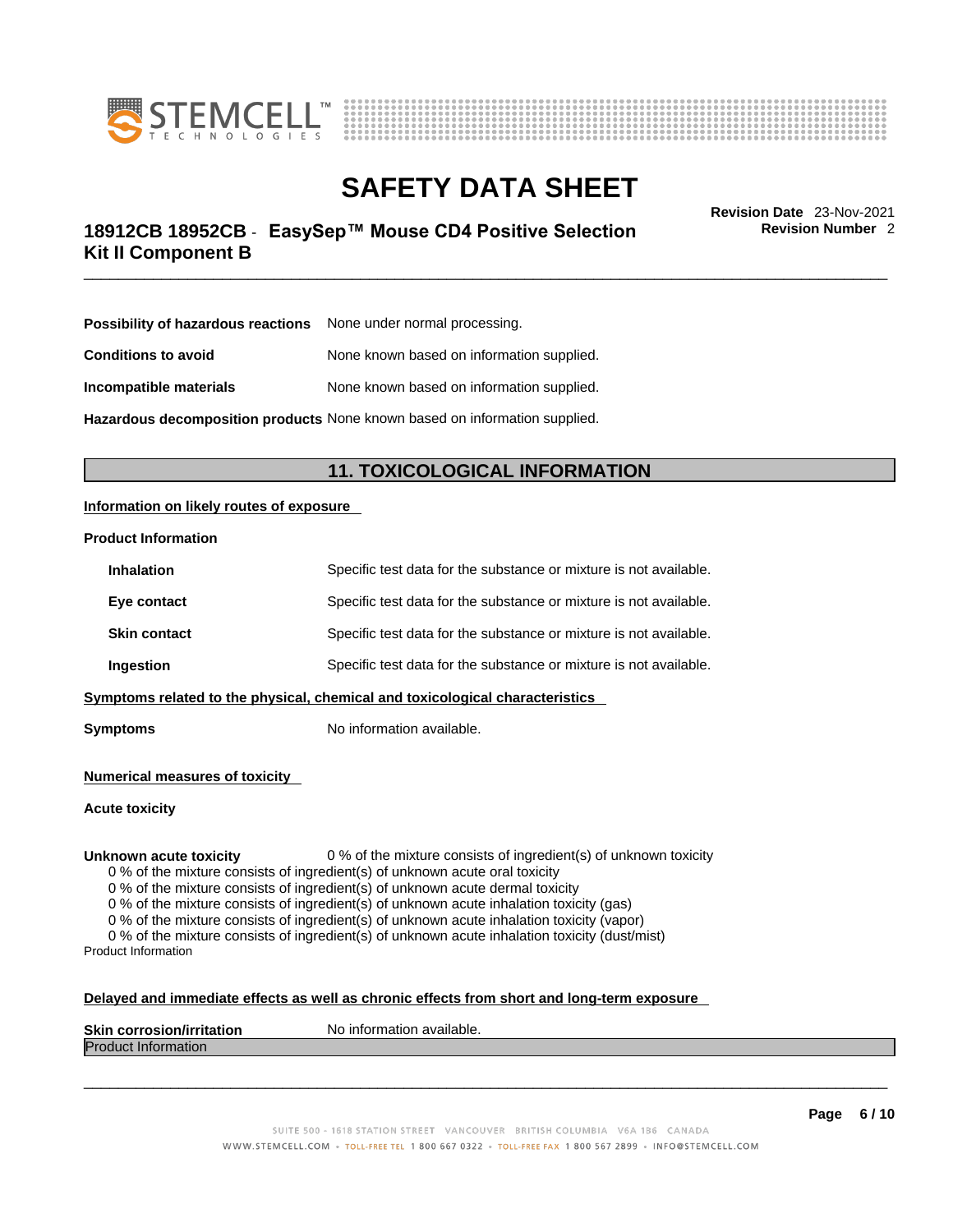



## \_\_\_\_\_\_\_\_\_\_\_\_\_\_\_\_\_\_\_\_\_\_\_\_\_\_\_\_\_\_\_\_\_\_\_\_\_\_\_\_\_\_\_\_\_\_\_\_\_\_\_\_\_\_\_\_\_\_\_\_\_\_\_\_\_\_\_\_\_\_\_\_\_\_\_\_\_\_\_\_\_\_\_\_\_\_\_\_\_\_\_\_\_ **Revision Date** 23-Nov-2021 **18912CB 18952CB** - **EasySep™ Mouse CD4 Positive Selection Kit II Component B**

**Revision Number** 2

| Serious eye damage/eye irritation | No information available.  |  |
|-----------------------------------|----------------------------|--|
| <b>Product Information</b>        |                            |  |
| Respiratory or skin sensitization | No information available.  |  |
| <b>Product Information</b>        |                            |  |
| Germ cell mutagenicity            | No information available.  |  |
| <b>Product Information</b>        |                            |  |
| <b>Carcinogenicity</b>            | No information available.  |  |
| <b>Reproductive toxicity</b>      | No information available.  |  |
|                                   | <b>Product Information</b> |  |
| <b>STOT - single exposure</b>     | No information available.  |  |
|                                   | <b>Product Information</b> |  |
| <b>STOT - repeated exposure</b>   | No information available.  |  |
| <b>Product Information</b>        |                            |  |
| <b>Aspiration hazard</b>          | No information available.  |  |

## **12. ECOLOGICAL INFORMATION**

| <b>Ecotoxicity</b>                   |                                    |  |
|--------------------------------------|------------------------------------|--|
| <b>Product Information</b>           |                                    |  |
| <b>Persistence and degradability</b> | No information available.          |  |
| <b>Bioaccumulation</b>               | There is no data for this product. |  |
| Other adverse effects                | No information available.          |  |

## **13. DISPOSAL CONSIDERATIONS**

| Waste treatment methods                |                                                                                                                    |
|----------------------------------------|--------------------------------------------------------------------------------------------------------------------|
| Waste from residues/unused<br>products | Dispose of in accordance with local regulations. Dispose of waste in accordance with<br>environmental legislation. |
| Contaminated packaging                 | Do not reuse empty containers.                                                                                     |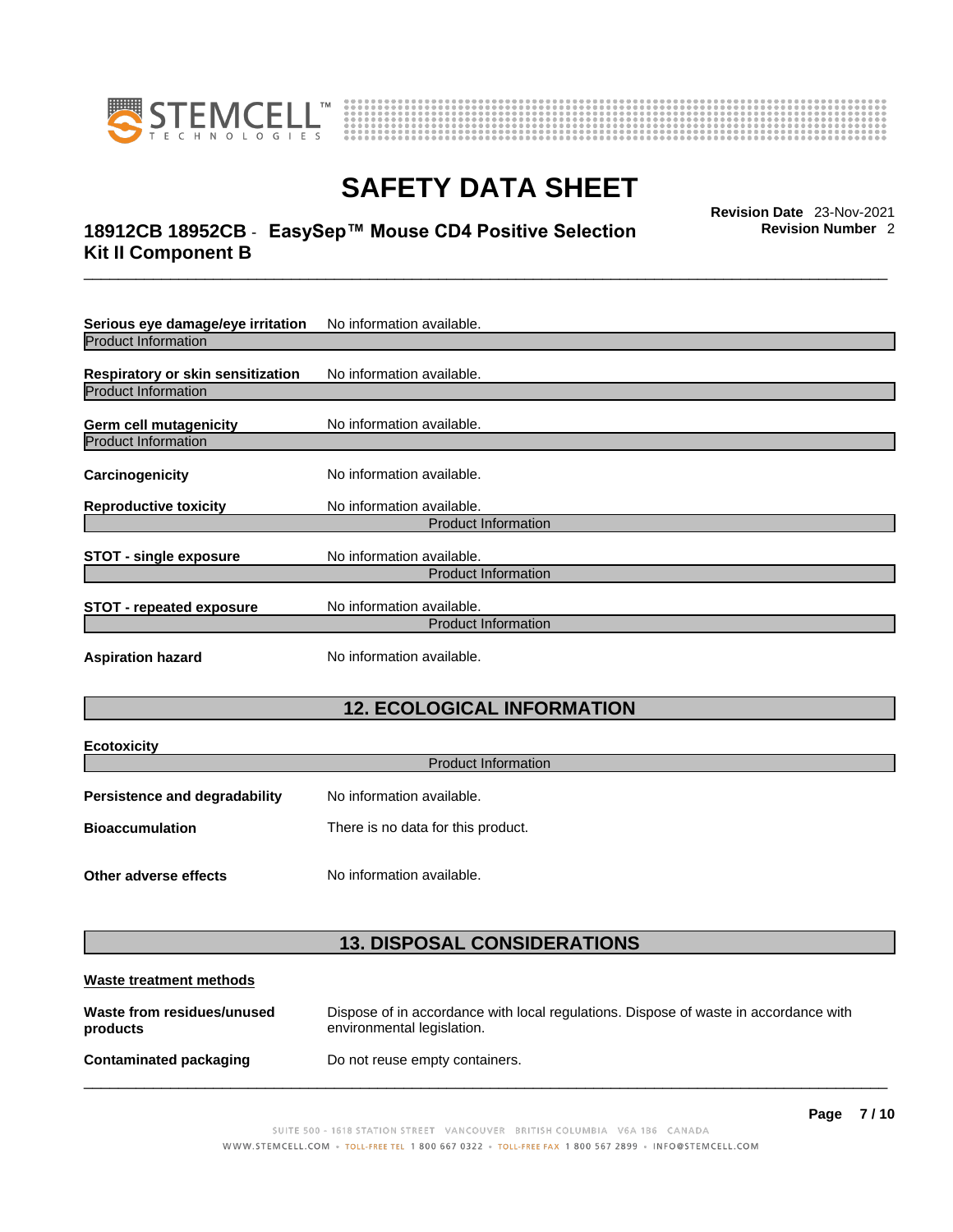



## \_\_\_\_\_\_\_\_\_\_\_\_\_\_\_\_\_\_\_\_\_\_\_\_\_\_\_\_\_\_\_\_\_\_\_\_\_\_\_\_\_\_\_\_\_\_\_\_\_\_\_\_\_\_\_\_\_\_\_\_\_\_\_\_\_\_\_\_\_\_\_\_\_\_\_\_\_\_\_\_\_\_\_\_\_\_\_\_\_\_\_\_\_ **Revision Date** 23-Nov-2021 **18912CB 18952CB** - **EasySep™ Mouse CD4 Positive Selection Kit II Component B**

**Revision Number** 2

**US EPA Waste Number** P105

**14. TRANSPORT INFORMATION** 

| <b>DOT</b>  | Not regulated |
|-------------|---------------|
| <u>TDG</u>  | Not regulated |
| <b>MEX</b>  | Not regulated |
| ICAO (air)  | Not regulated |
| <u>IATA</u> | Not regulated |
| <b>IMDG</b> | Not regulated |
| <u>RID</u>  | Not regulated |
| <b>ADR</b>  | Not regulated |
| <b>ADN</b>  | Not regulated |

## **15. REGULATORY INFORMATION**

| <b>International Inventories</b> |                 |
|----------------------------------|-----------------|
| <b>TSCA</b>                      | Complies        |
| <b>DSL/NDSL</b>                  | Complies        |
| <b>EINECS/ELINCS</b>             | Complies        |
| <b>ENCS</b>                      | Does not comply |
| <b>IECSC</b>                     | Complies        |
| <b>KECL</b>                      | Complies        |
| <b>PICCS</b>                     | Complies        |
| <b>AICS</b>                      | Complies        |

 **Legend:** 

 **TSCA** - United States Toxic Substances Control Act Section 8(b) Inventory  **DSL/NDSL** - Canadian Domestic Substances List/Non-Domestic Substances List  **EINECS/ELINCS** - European Inventory of Existing Chemical Substances/European List of Notified Chemical Substances  **ENCS** - Japan Existing and New Chemical Substances **IECSC** - China Inventory of Existing Chemical Substances  **KECL** - Korean Existing and Evaluated Chemical Substances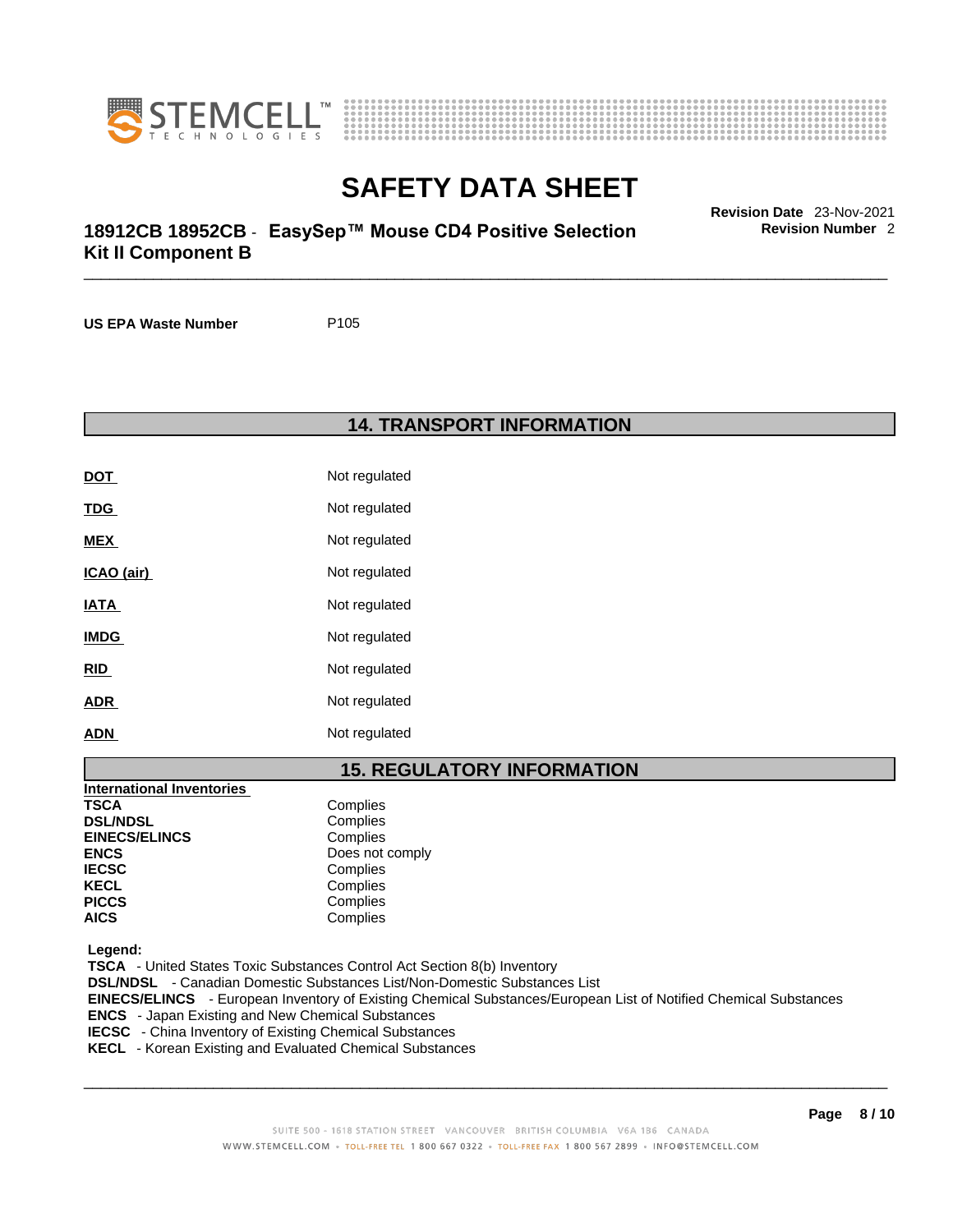



## \_\_\_\_\_\_\_\_\_\_\_\_\_\_\_\_\_\_\_\_\_\_\_\_\_\_\_\_\_\_\_\_\_\_\_\_\_\_\_\_\_\_\_\_\_\_\_\_\_\_\_\_\_\_\_\_\_\_\_\_\_\_\_\_\_\_\_\_\_\_\_\_\_\_\_\_\_\_\_\_\_\_\_\_\_\_\_\_\_\_\_\_\_ **Revision Date** 23-Nov-2021 **18912CB 18952CB** - **EasySep™ Mouse CD4 Positive Selection Kit II Component B**

**Revision Number** 2

 **PICCS** - Philippines Inventory of Chemicals and Chemical Substances  **AICS** - Australian Inventory of Chemical Substances

## **US Federal Regulations**

#### **SARA 313**

Section 313 of Title III of the Superfund Amendments and Reauthorization Act of 1986 (SARA). This product does not contain any chemicals which are subject to the reporting requirements of the Act and Title 40 of the Code of Federal Regulations, Part 372.

| SARA 311/312 Hazard Categories    |    |  |
|-----------------------------------|----|--|
| Acute health hazard               | No |  |
| <b>Chronic Health Hazard</b>      | No |  |
| Fire hazard                       | No |  |
| Sudden release of pressure hazard | No |  |
| <b>Reactive Hazard</b>            | No |  |

## **CWA (Clean WaterAct)**

This product does not contain any substances regulated as pollutants pursuant to the Clean Water Act (40 CFR 122.21 and 40 CFR 122.42).

## **CERCLA**

This material, as supplied, does not contain any substances regulated as hazardous substances under the Comprehensive Environmental Response Compensation and Liability Act (CERCLA) (40 CFR 302) or the Superfund Amendments and Reauthorization Act (SARA) (40 CFR 355). There may be specific reporting requirements at the local, regional, or state level pertaining to releases of this material.

## **US State Regulations**

#### **California Proposition 65**

This product does not contain any Proposition 65 chemicals.

## **U.S. State Right-to-Know Regulations**

#### **US State Regulations**

| Chemical name            | New Jersey | <b>Massachusetts</b> | Pennsylvania |
|--------------------------|------------|----------------------|--------------|
| Water                    |            |                      |              |
| 7732-18-5                |            |                      |              |
| Sodium Phosphate Dibasic |            |                      |              |
| 7558-79-4                |            |                      |              |

## **U.S. EPA Label Information**